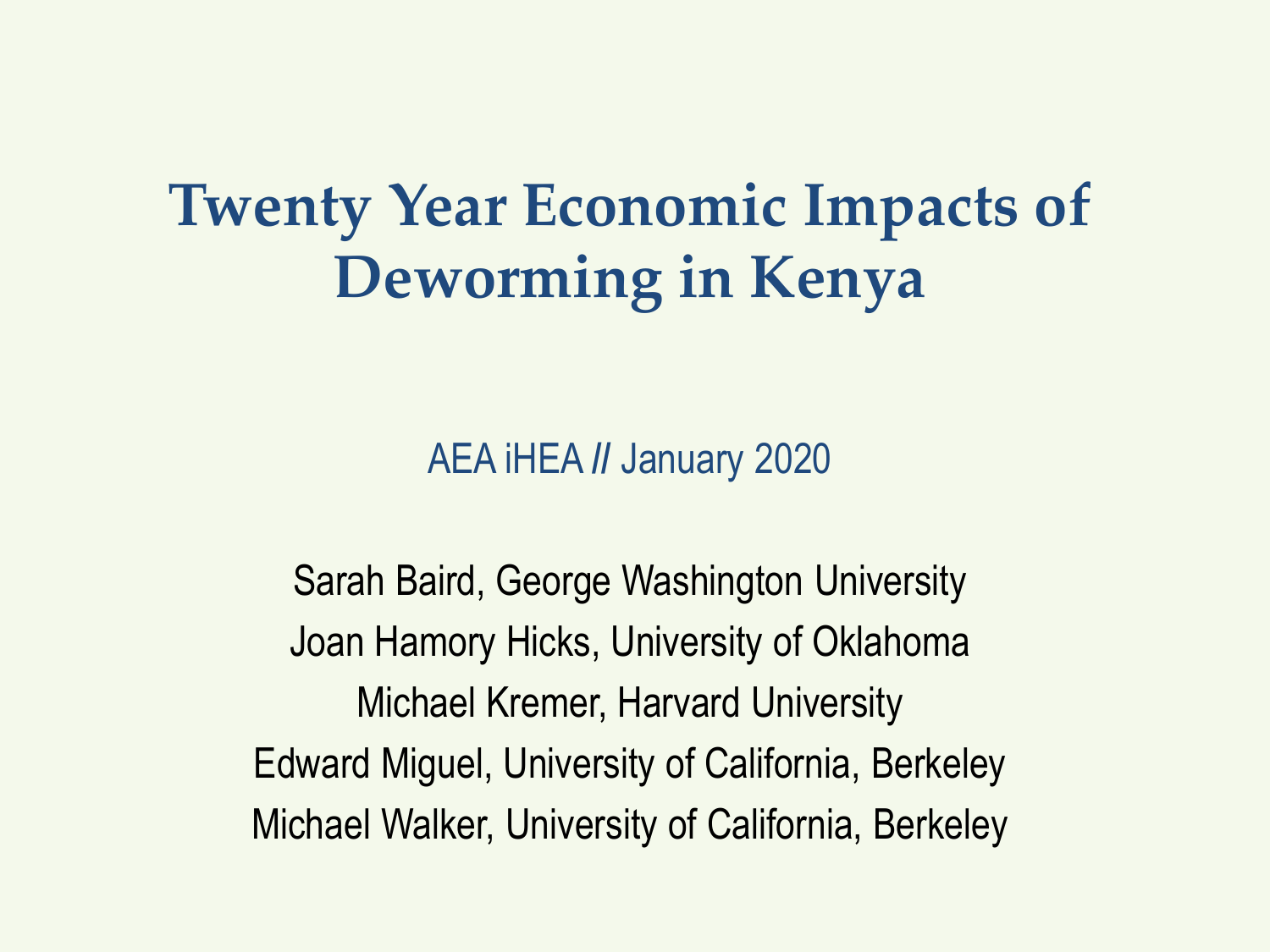#### **Motivation**

- **Do child health investments increase adult living standards?**
- This question is of great interest to researchers, and of major policy importance for governments and aid donors, but solid answers remain elusive in low-income countries (Martorell et al. 2010, Almond et al. 2017)
- Why? Many methodological challenges:
- >> Non-random child health investments (i.e., sick children may have other disadvantages, such as poverty)
- >> Few longitudinal (panel) datasets track children into adulthood >> Measurement of living standards in low-income regions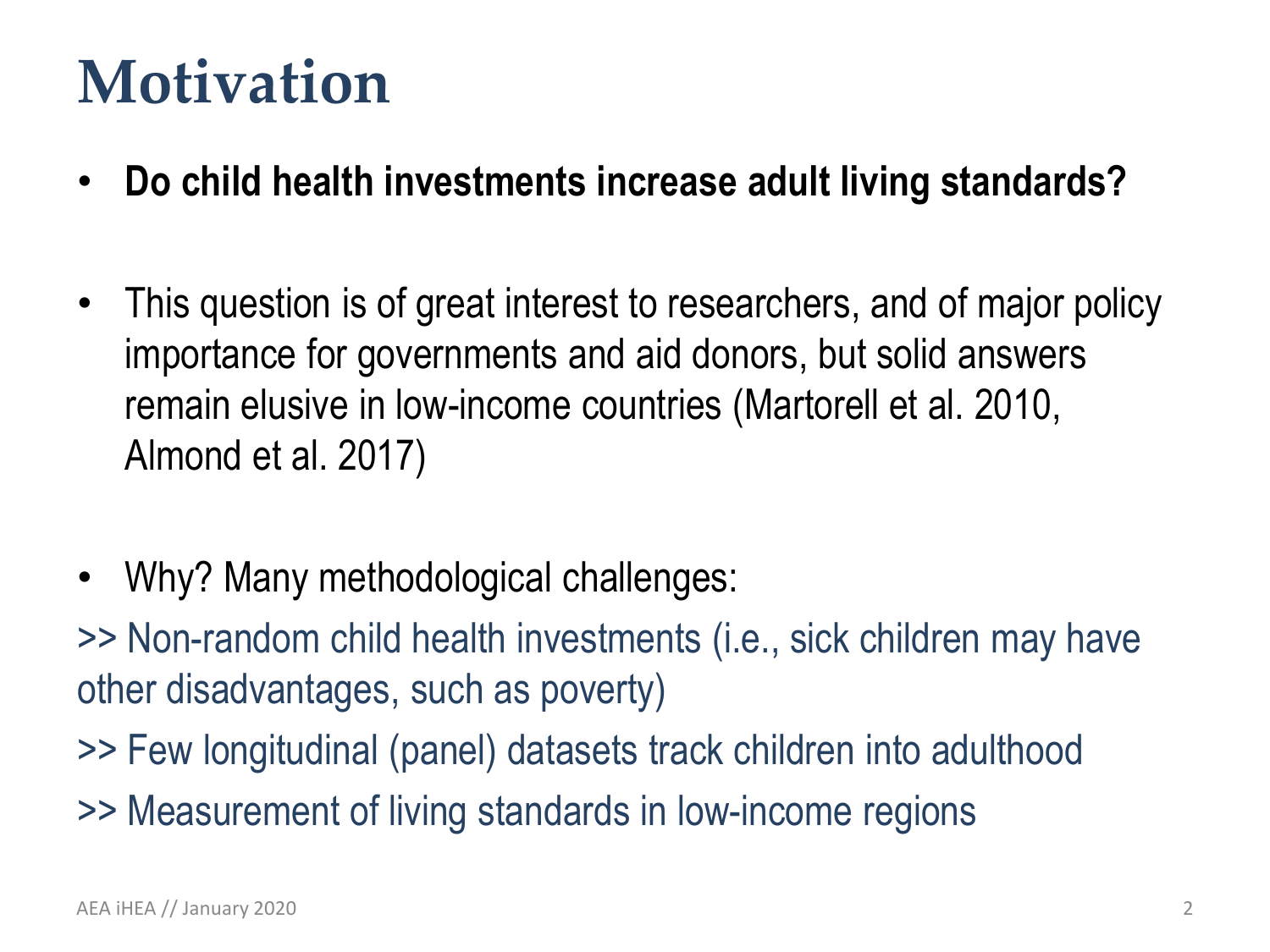#### **Motivation**

- **Focus on the problem of worm infections in rural Kenya**
- 1 in 5 people globally remain infected with intestinal worms, with major disease burden (due to anemia, growth stunting, lethargy), especially among children in Africa and Asia (Pullan et al. 2014)
- Worms may have other adverse consequences for the immune system (Kirwan et al. 2010), gut microbiome (Guernier et al. 2017)
- Prevalent worms in western Kenya: hookworm, roundworm, whipworm, and schistosomiasis

>> Transmission through frequent reinfection with fecal matter (contact or ingestion); worms have a limited lifespan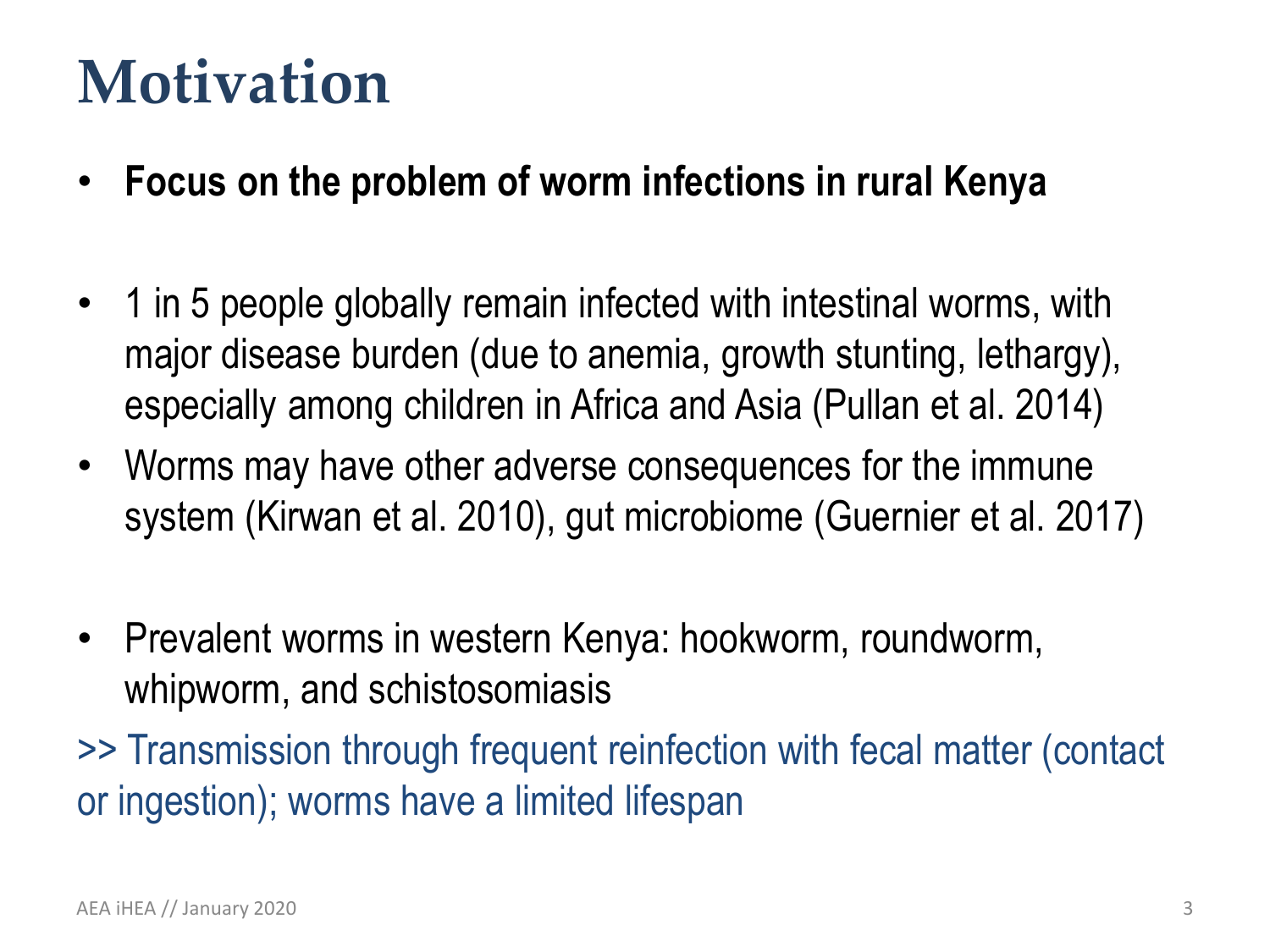# **This project**

- **Reports on a long-run 20-year follow-up of the Primary School Deworming Project (PSDP) in Kenya (1998-2003)**
- 75 primary schools (30,000 children aged 6-18), with deworming treatment experimentally phased in over three years (Miguel and Kremer 2004)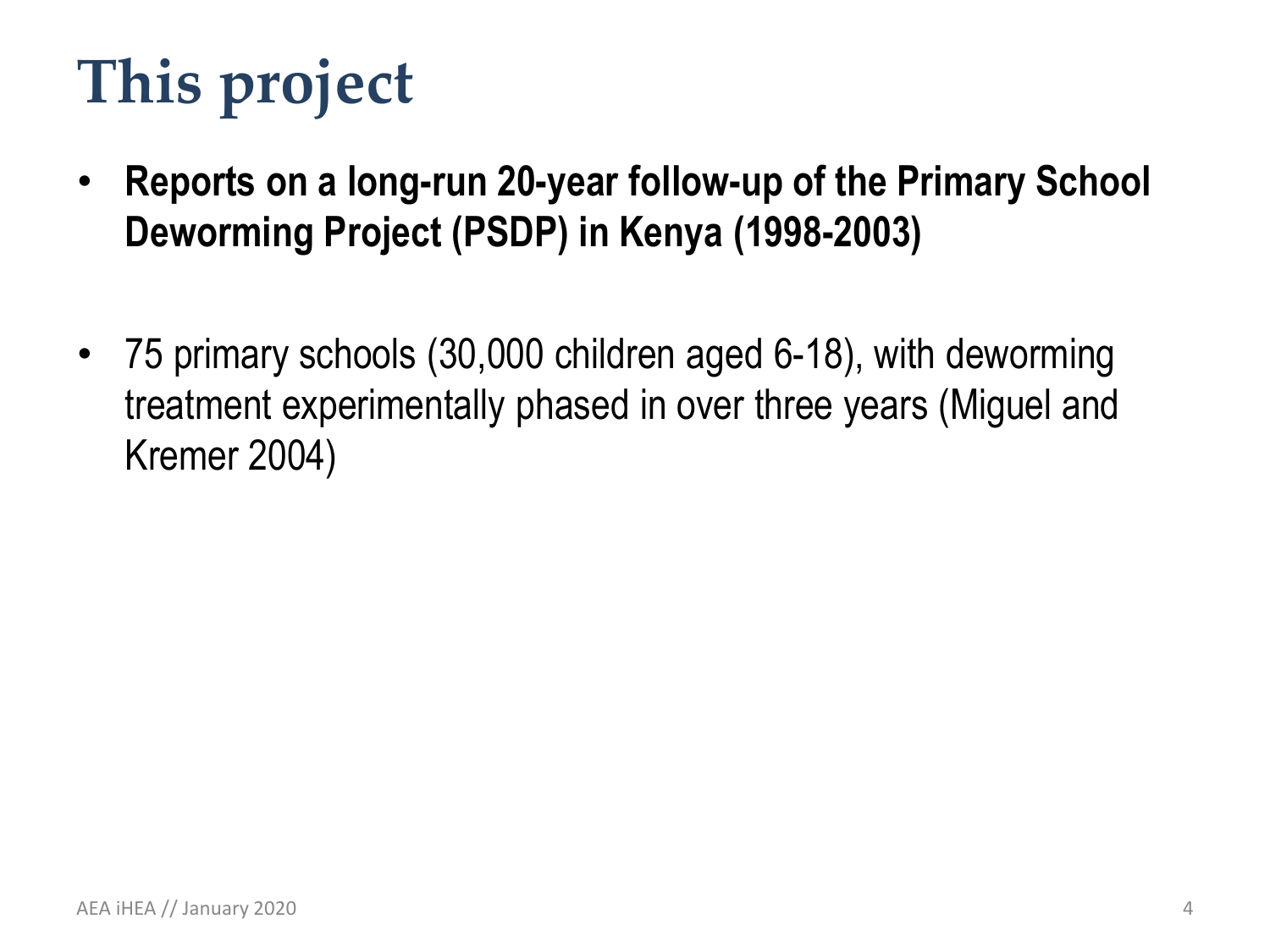- Rural district with >90 percent worm infection rates at baseline
- Treatment with albendazole (twice per year) and praziquantel costs less than 0.50 USD per child
- Local flooding in 1998 associated with El Niño likely increased infection rates

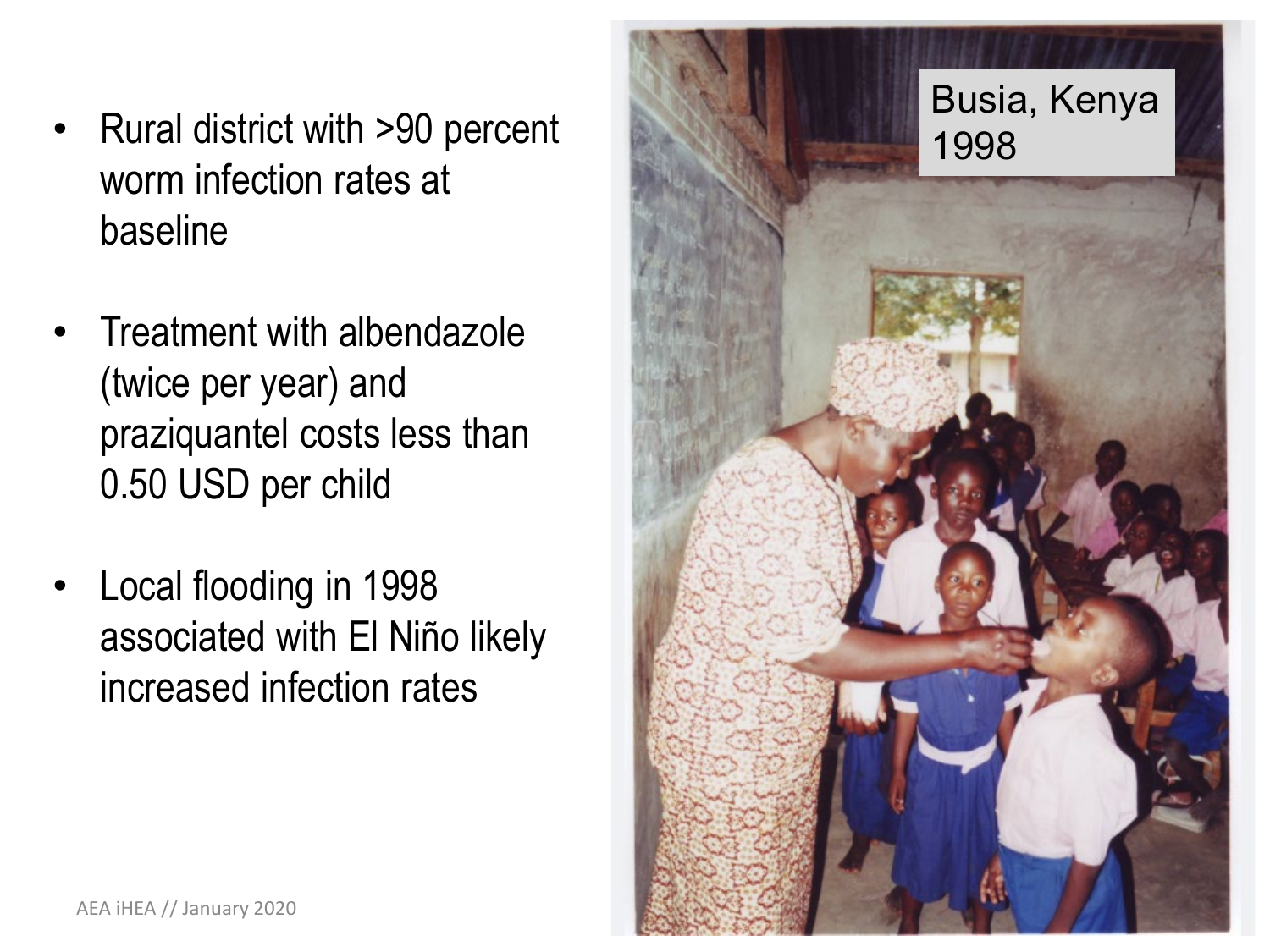# **This project**

- **Prospective experimental design, where schools are gradually "phased in" over time**
- Stratification by geographic zone and ordered by school population, and then list randomization into deworming drugs and health education:

Group 1 (1998-2003) Group 2 (1999-2003) Group 3 (2001-2003)

- Cost-sharing experiment in 2001 led to large drops in drug take-up (Kremer and Miguel 2007)
- Estimation of local treatment externalities (Miguel and Kremer 2004) AEA iHEA // January 2020 6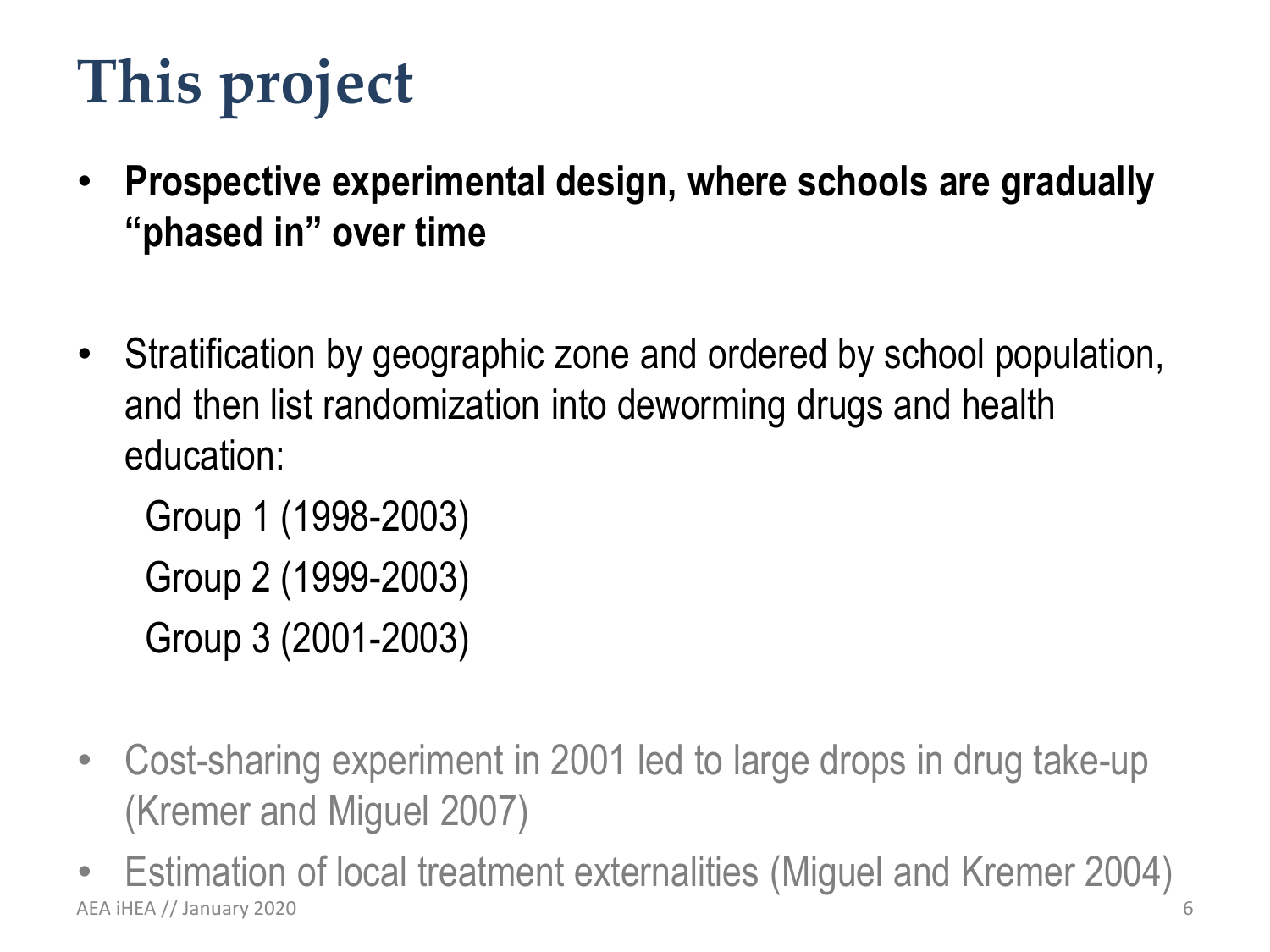## **Previous findings from PSDP**

- **Mass deworming led to schooling gains and community health benefits, at low cost (Miguel and Kremer 2004)**
- Rates of serious worm infections fell by half, from 52% to 25%; There were also gains in self-reported health, height
- Increased school participation in the first two years of the project, with absenteeism falling by one quarter, or 6 percentage points

>> Re-infection fell among other community members, including untreated children in treatment schools and those living within 4 km (Hicks, Kremer and Miguel 2015)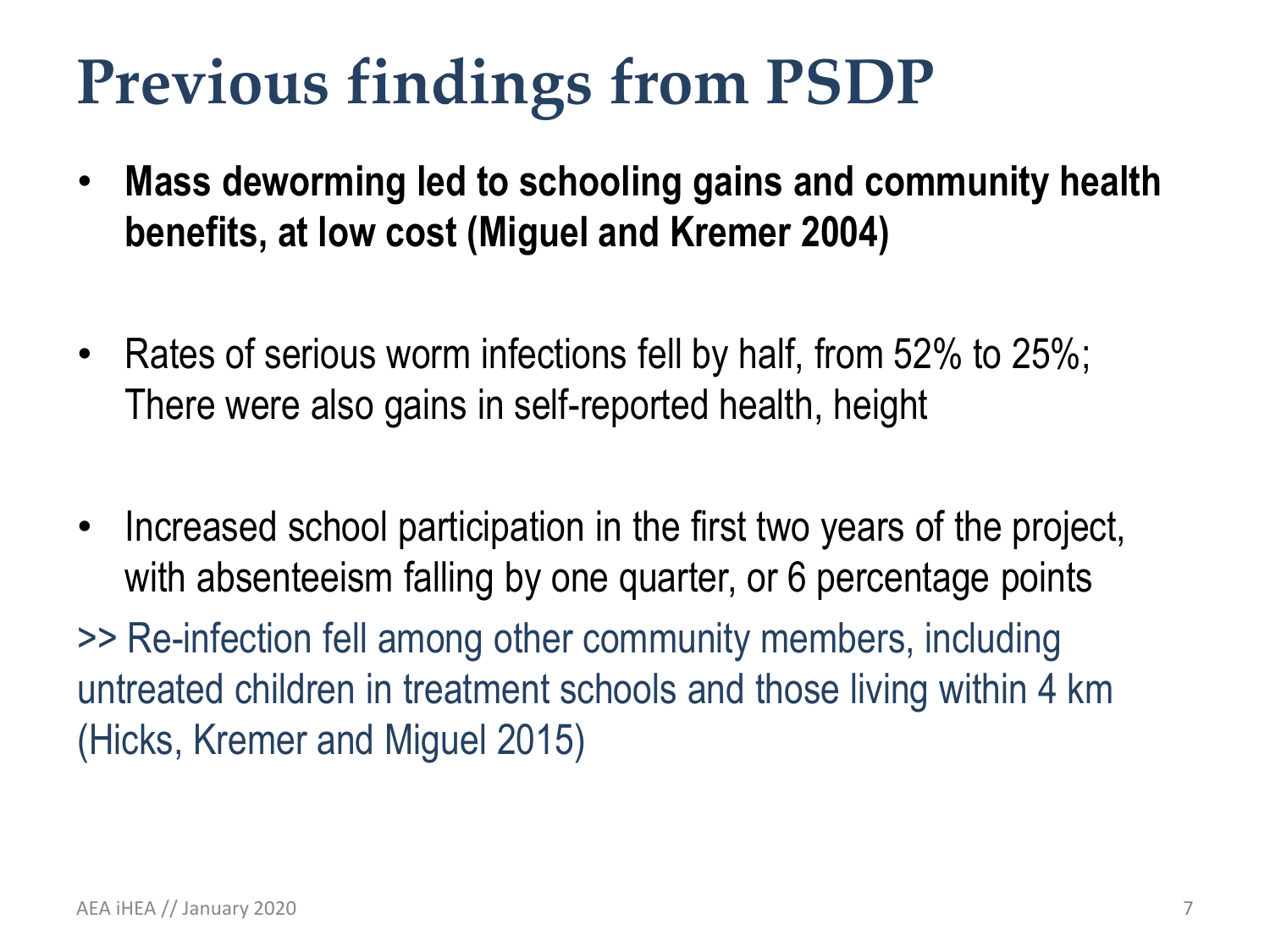## **Assessing long-run impacts**

- **The Kenya Life Panel Survey (1998-2019) data project**
- A representative sample of 7,530 of the baseline deworming sample (in grades 2-7) have been tracked over time to assess long-run impacts on income, living standards, other life outcomes
- Unusual element: KLPS individuals "tracked" as they move throughout Kenya and East Africa (and surveyed by phone if abroad); Regularly update contact information using cell phones
- Two phase tracking approach, with "intensive" follow-up for subset >> An effective tracking rate of 85% (among those still alive), a high rate for a young adult population over the course of 20 years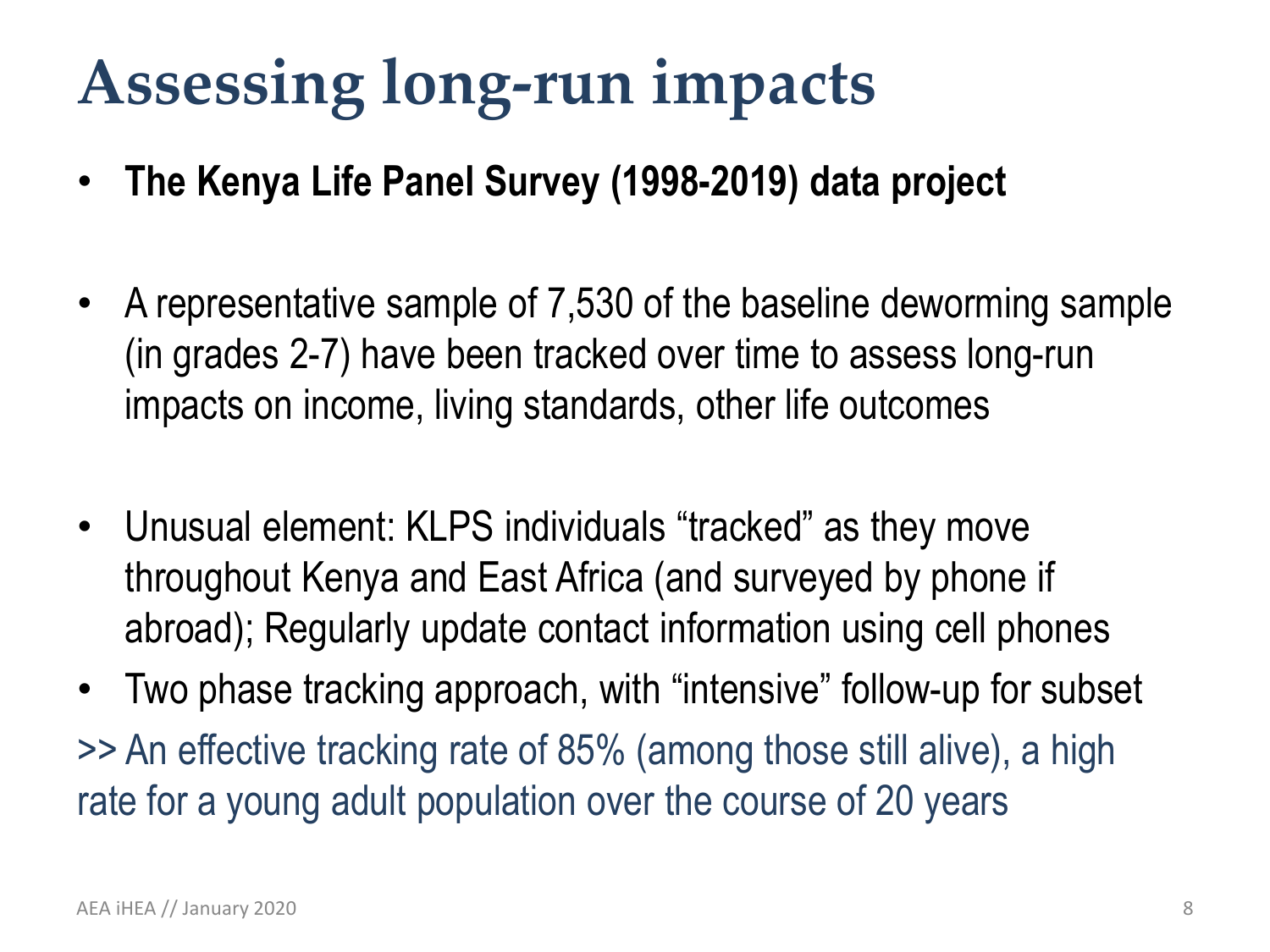## **Previous findings from KLPS-2**

- **The additional 2 to 3 years of deworming treatment led to labor market gains ten years later, by 2007-2009 (Baird et al. 2016)**
- Among wage earners, incomes rose >20% in the treatment group (p<0.01), with similar gains for females and males
- Deworming beneficiaries work longer hours: hours worked rose 12% (p<0.10) in the full sample, larger gains (17%) for males (p<0.05)
- Greater self-employment for females (p<0.05), more manufacturing jobs for males (p<0.01) on a low base

>> A rough measure of higher living standards: the number of meals eaten yesterday increased, by 0.1 meals per day on average (p<0.01)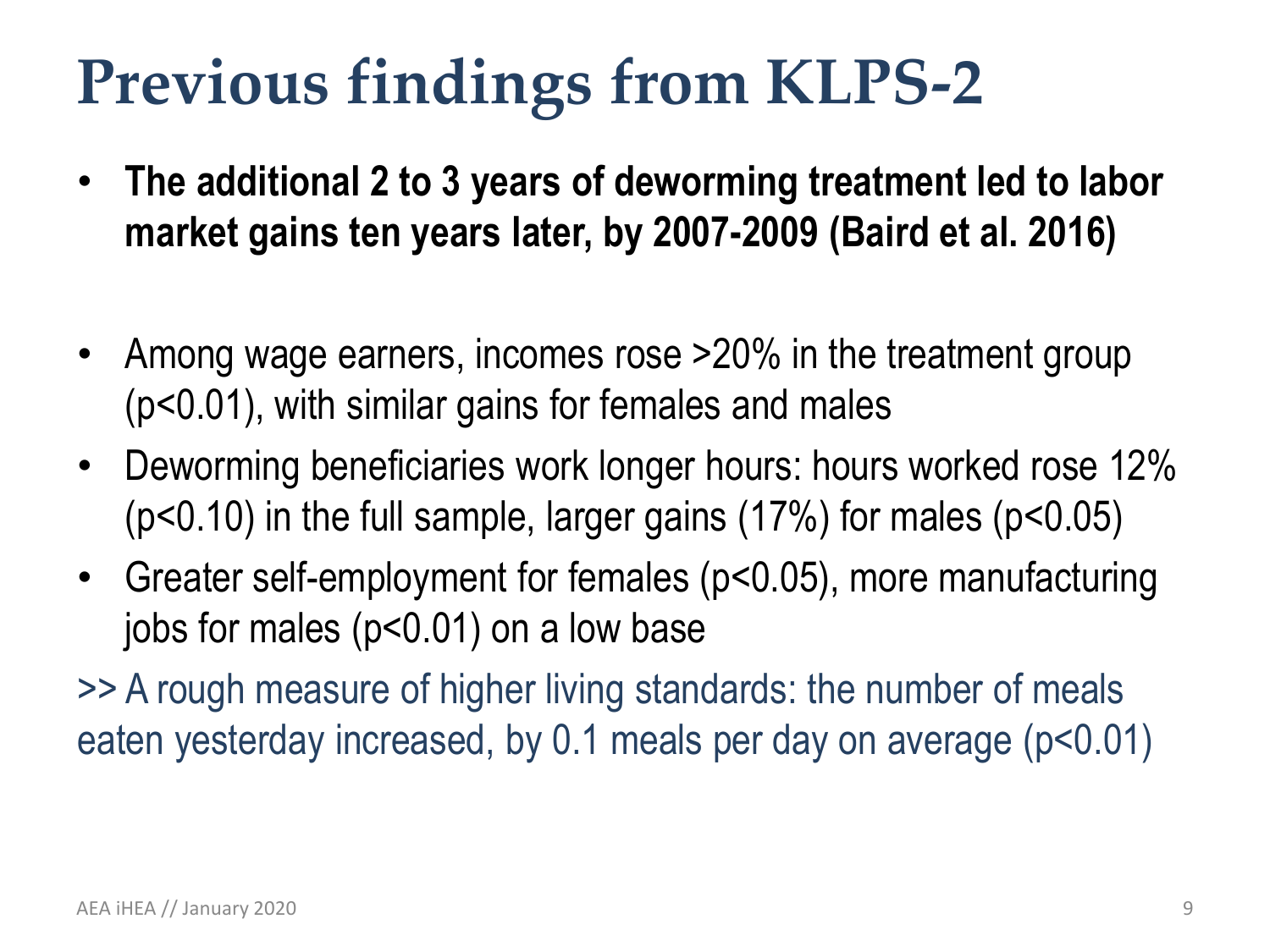## **Previous findings from KLPS-2**

- **Deworming also led to improved health and education**
- Self-reported health status is significantly better (p<0.05)
- On average, the total time enrolled in school between 1998 and 2008 rose by +0.3 years in the deworming treatment group (p<0.05), and test scores also improved (p<0.10)
- Gains in test scores, secondary schooling for females: 9.0 point increase in secondary enrollment on base of 33% (p<0.05)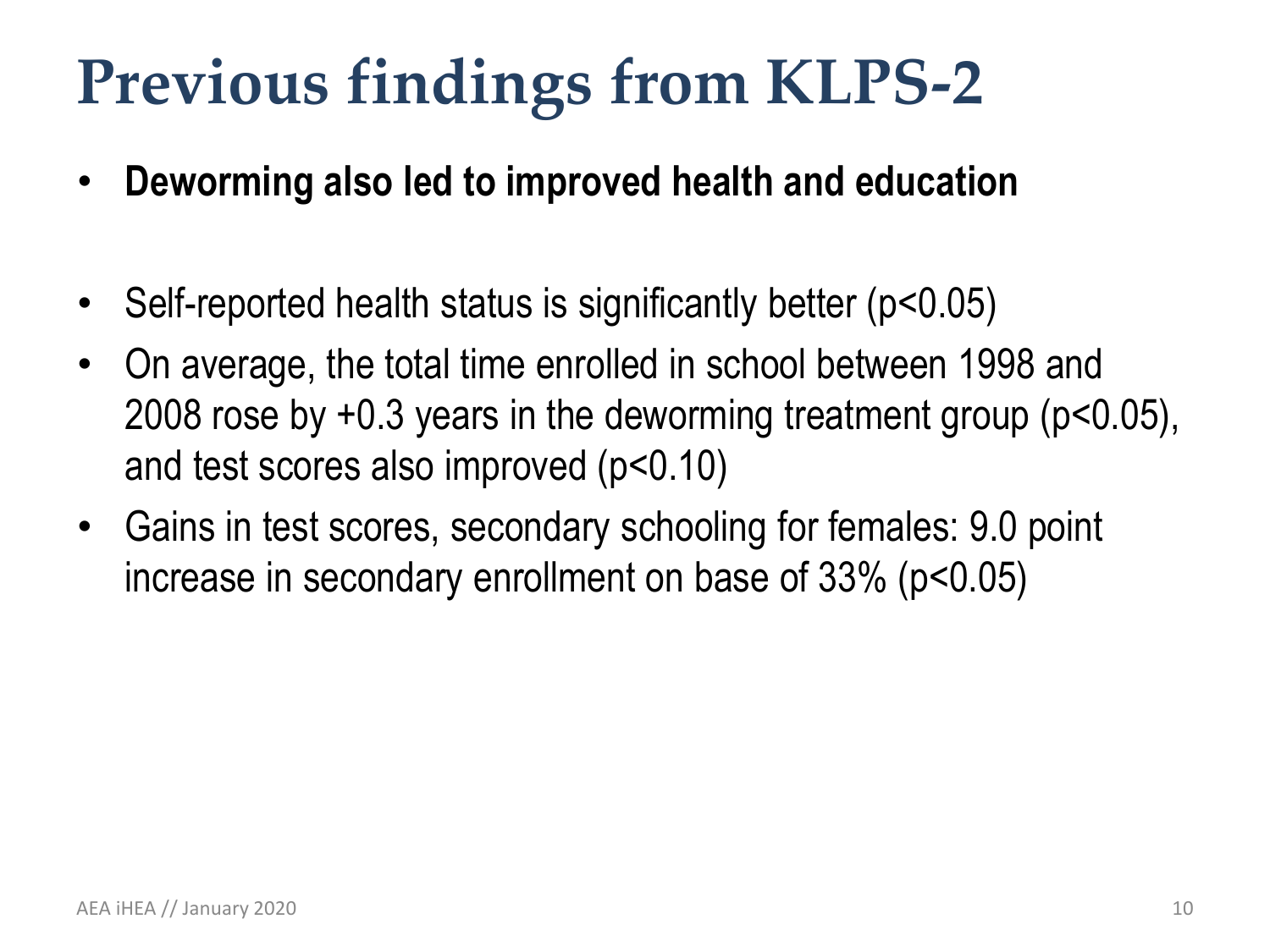## **This study**

- **Estimate 10 to 20 year impacts with KLPS-2, 3, 4 rounds**
- What are the long-run living standards, labor market effects of a child health investment?
- Noteworthy aspects of KLPS-4:
- 1. 20 year longitudinal data in African populations are very rare
- 2. Respondent tracking high (85% among those alive), balanced across treatment and control groups
- 3. Inclusion of a full Consumption Expenditure Module for all KLPS-4 respondents, and for a representative subset in KLPS-3
- 4. Detailed measurement of subsistence agriculture productivity
- 5. Registered a pre-analysis plan for KLPS-4 (AEARCTR-0001191)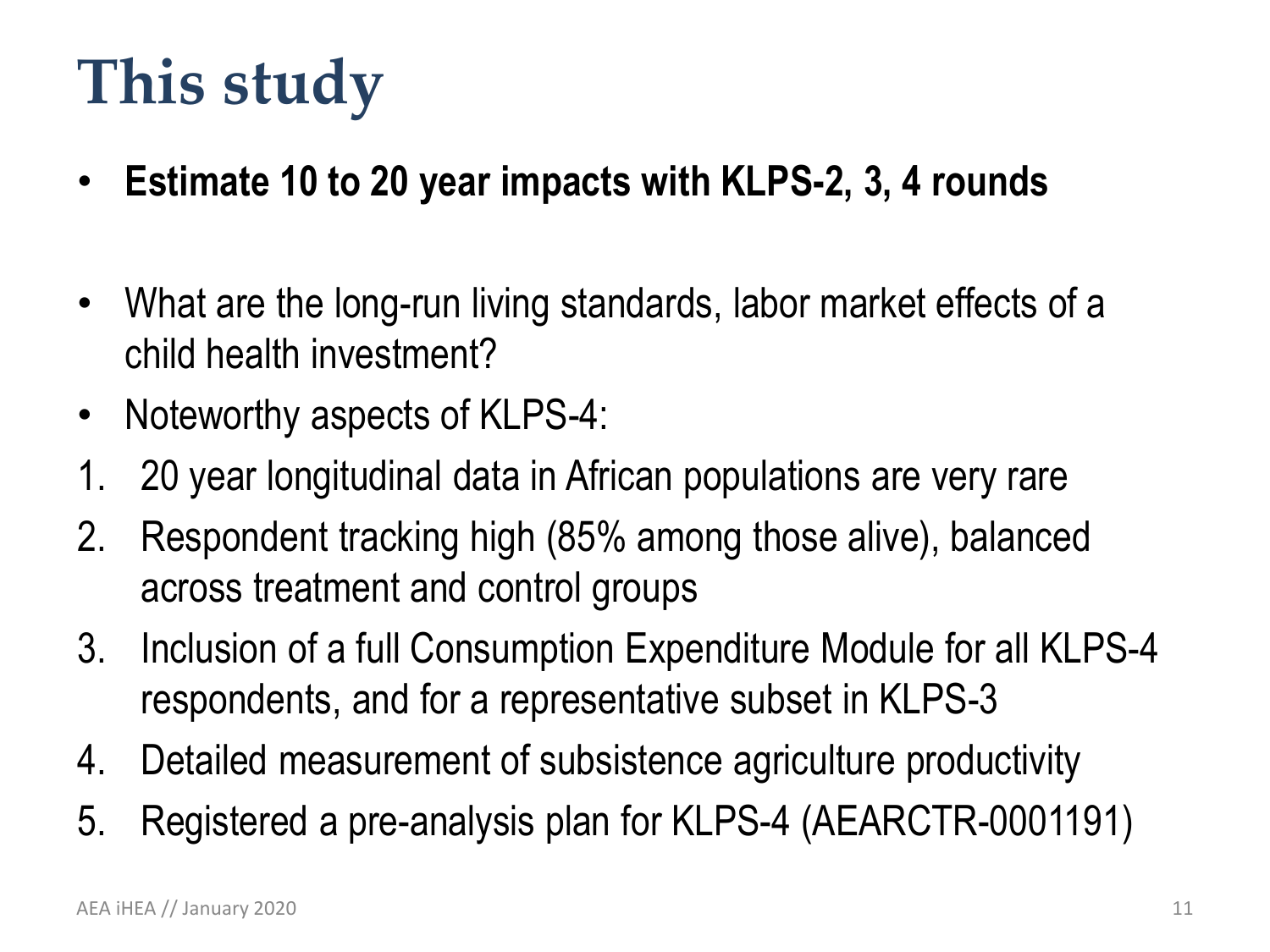## **Measuring earnings, living standards**

- **Measuring livings standards and economic productivity is challenging in low income countries**
- **Consumption expenditures** surveys are the gold standard for capturing living standards in development economics, but they are time consuming to carry out (roughly 1.5 hours)
- Aggregate information across >150 potential items either purchased or produced at home over the last month (or week)
- **Total earnings** considers the sum of labor earnings, plus selfemployment profits in both agricultural and non-agricultural sectors
- KLPS-3 and 4 have detailed information on small-scale home subsistence agricultural production, valuing total production (at local market prices), in addition to commercial activity and crop sales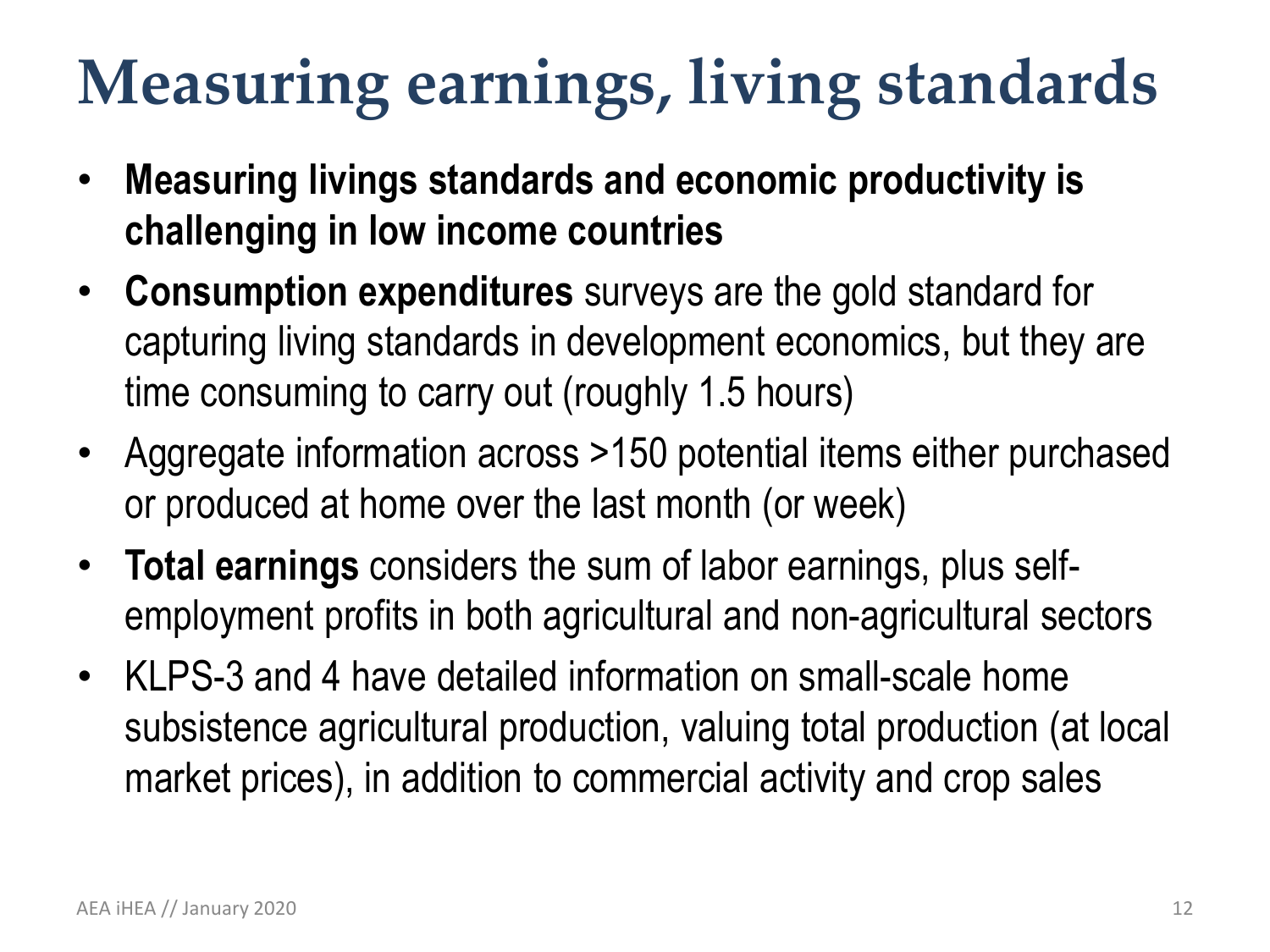## **Estimation approach**

• **The econometric specification in the pre-analysis plan closely follows Baird et al (2016):**

 $Y_{ij} = \alpha + \lambda_1 T_j + \lambda_2 C_j + \lambda_3 P_j + X'_{\{ij,0\}} \beta + \varepsilon_{ij}$ 

- $T_i$  is the main school treatment indicator (Group 1 and Group 2)  $\gg$  Main hypothesis:  $\lambda_1 = 0$  (Lower-bound on the overall effect of mass treatment if the cross-school spillover effect is the same sign)
- Additional tests:  $C_i$  is the cost-sharing indicator (expect negative effects), and  $P_i$  is local treatment saturation (relevant for spillovers)
- Examine effects for the full sample, and by gender (pre-specified)
- Condition on baseline school, individual covariates  $X$  (used in randomization, sampling); cluster disturbance terms by school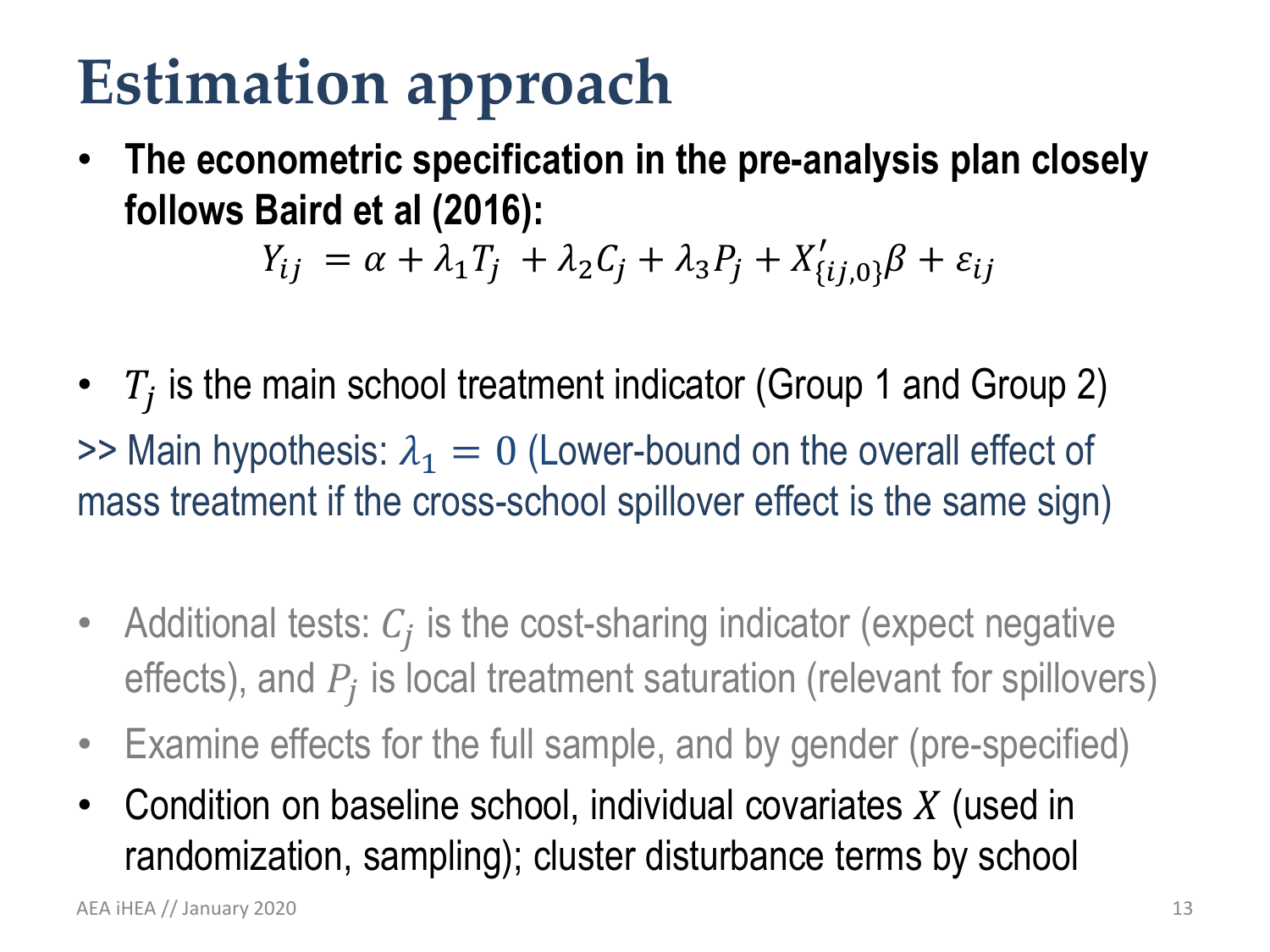## **20 Year Deworming Economic Impacts**

**Treatment increases consumption and earnings by +6 to 14%**

- Annual consumption per capita gain \$307 (p<0.10)
- Hourly individual earnings up +18% (p<0.10)
- Somewhat larger living standards, productivity gains for males
- >> Individuals shift labor effort into non-agricultural activities (p<0.05)
- Migration to urban areas increases substantially (p<0.05) >> Over a third of urban migrants live in the capital Nairobi
- Viewed as an investment, deworming has a high rate of return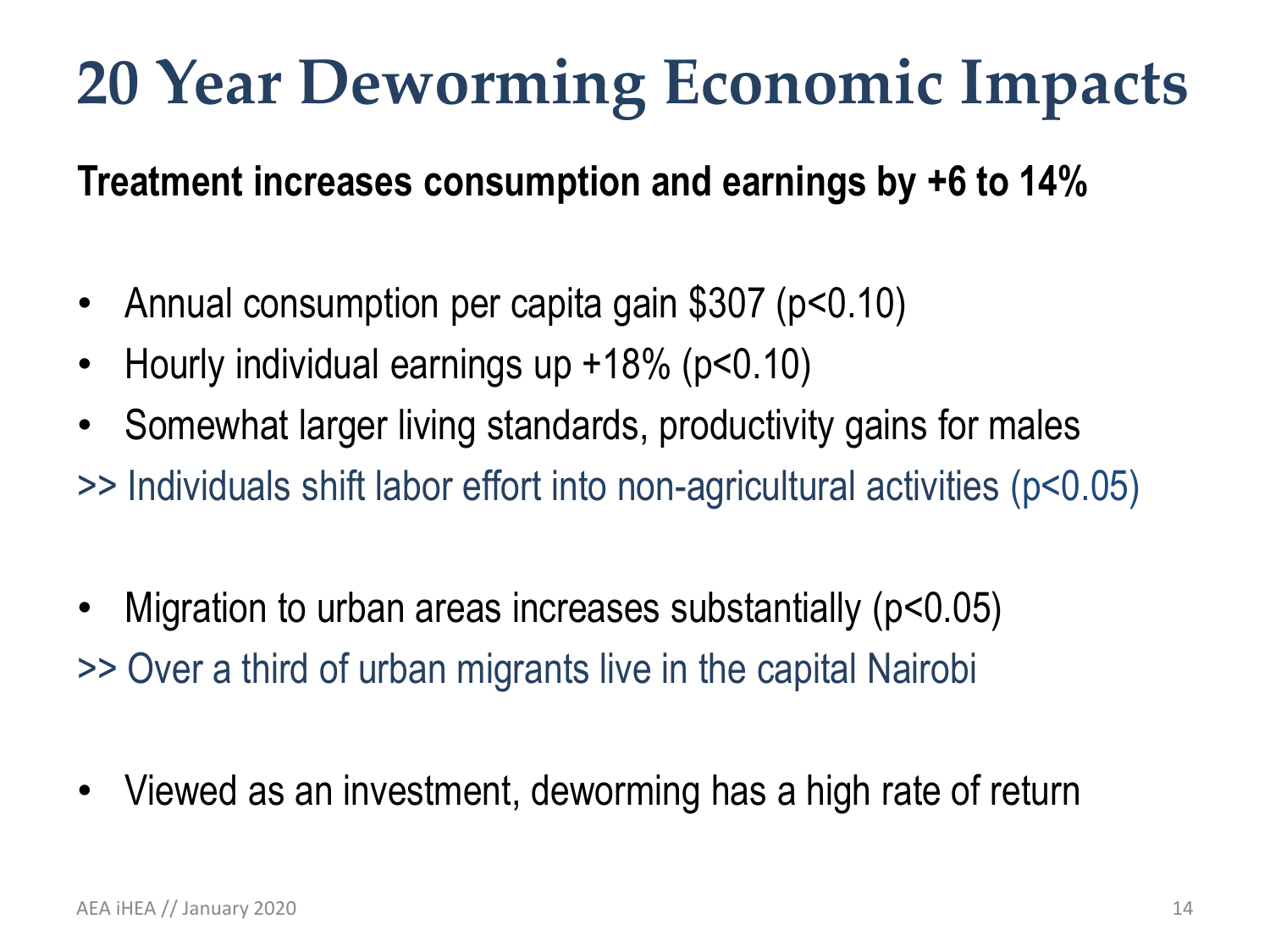- **Costs:** deworming pills, delivery cost per child is low in school-based mass treatment (<0.50 USD), subsidy *S,* for +2.4 years of treatment
- Plus additional teacher salaries to maintain class sizes at pre-program level due to increase enrollment  $\Delta \bar{E}_t$ , cost per unit of schooling K
- **Benefits** are the higher earnings in the treatment group,  $\lambda_1$
- Can also value the health benefits of reduced childhood illness *H*, using to willingness to pay surveys (excluded here, conservatively)
- Government revenue gains: Kenya taxes 16.5% of total income,  $\tau$

>> Compute net present value (NPV) of earnings gains, government revenue, and social internal rate of return (IRR) over a working life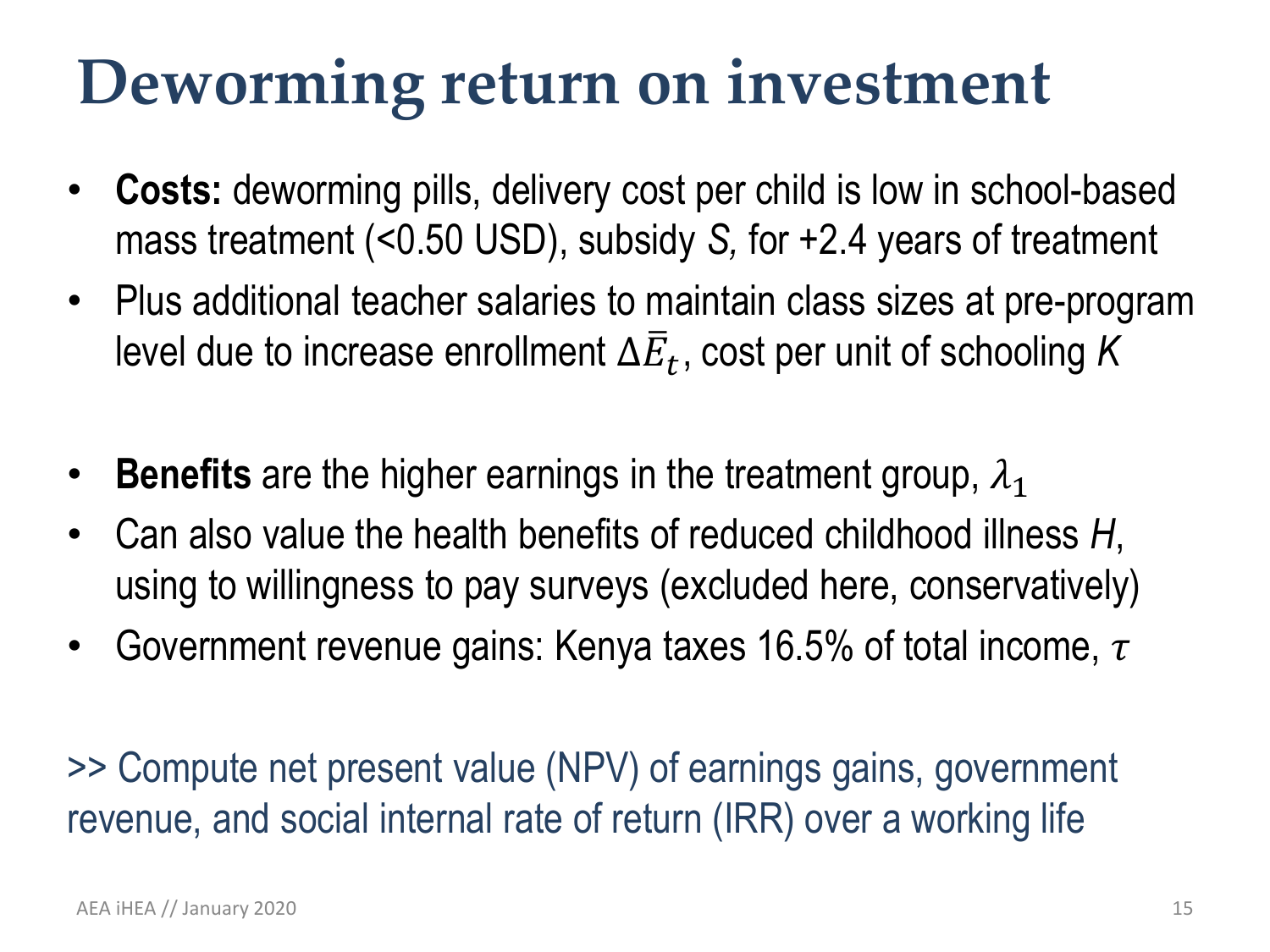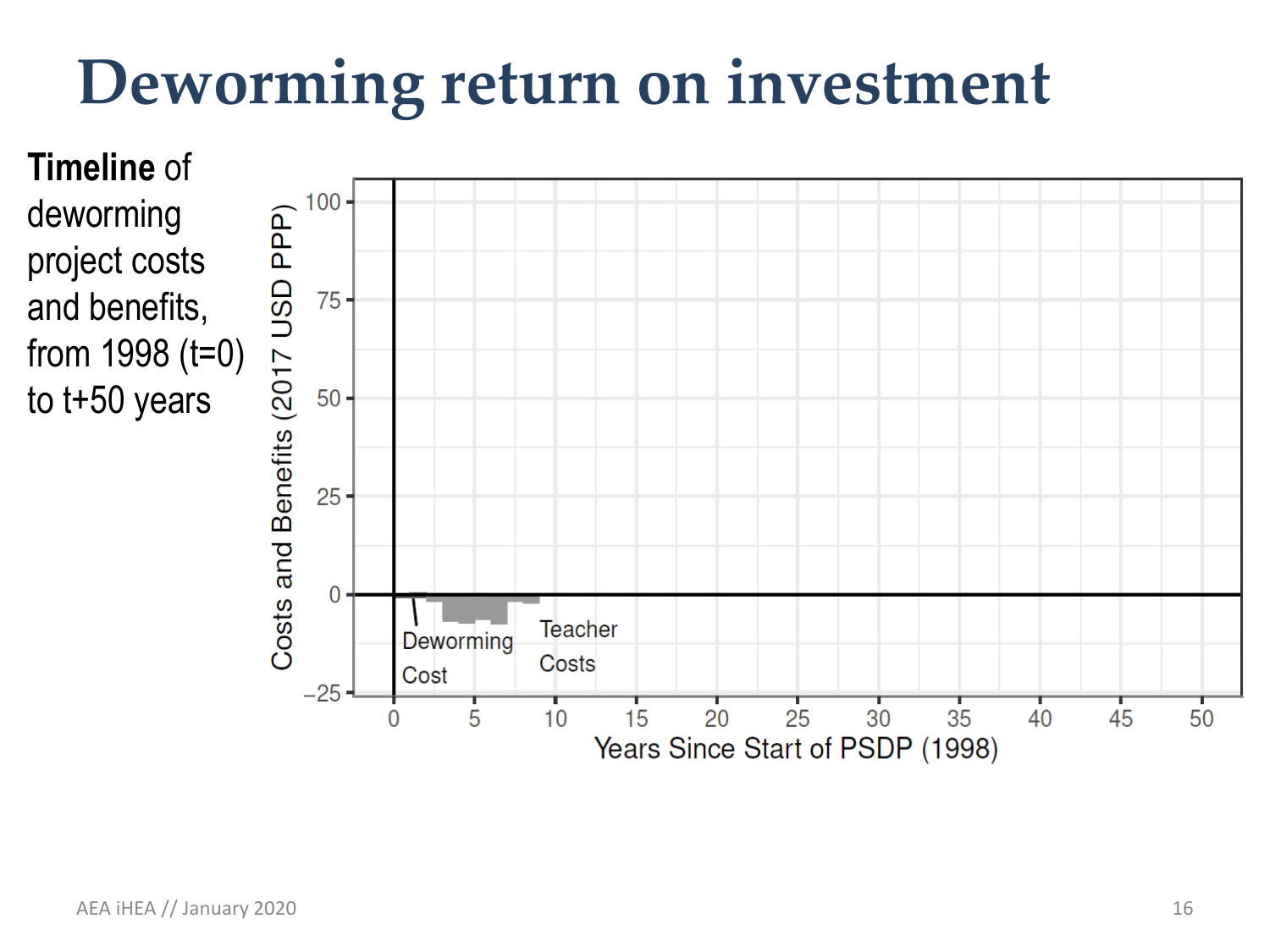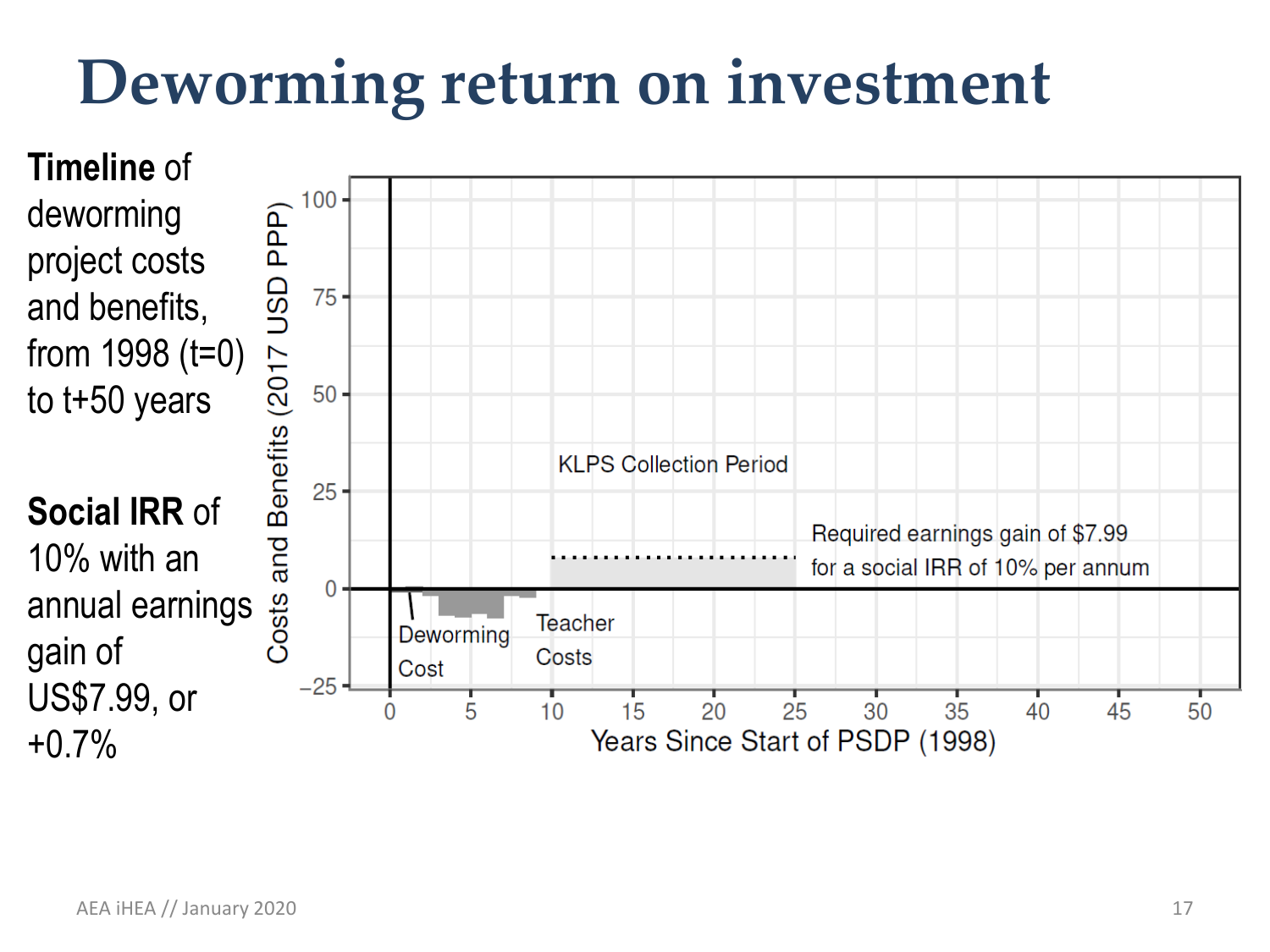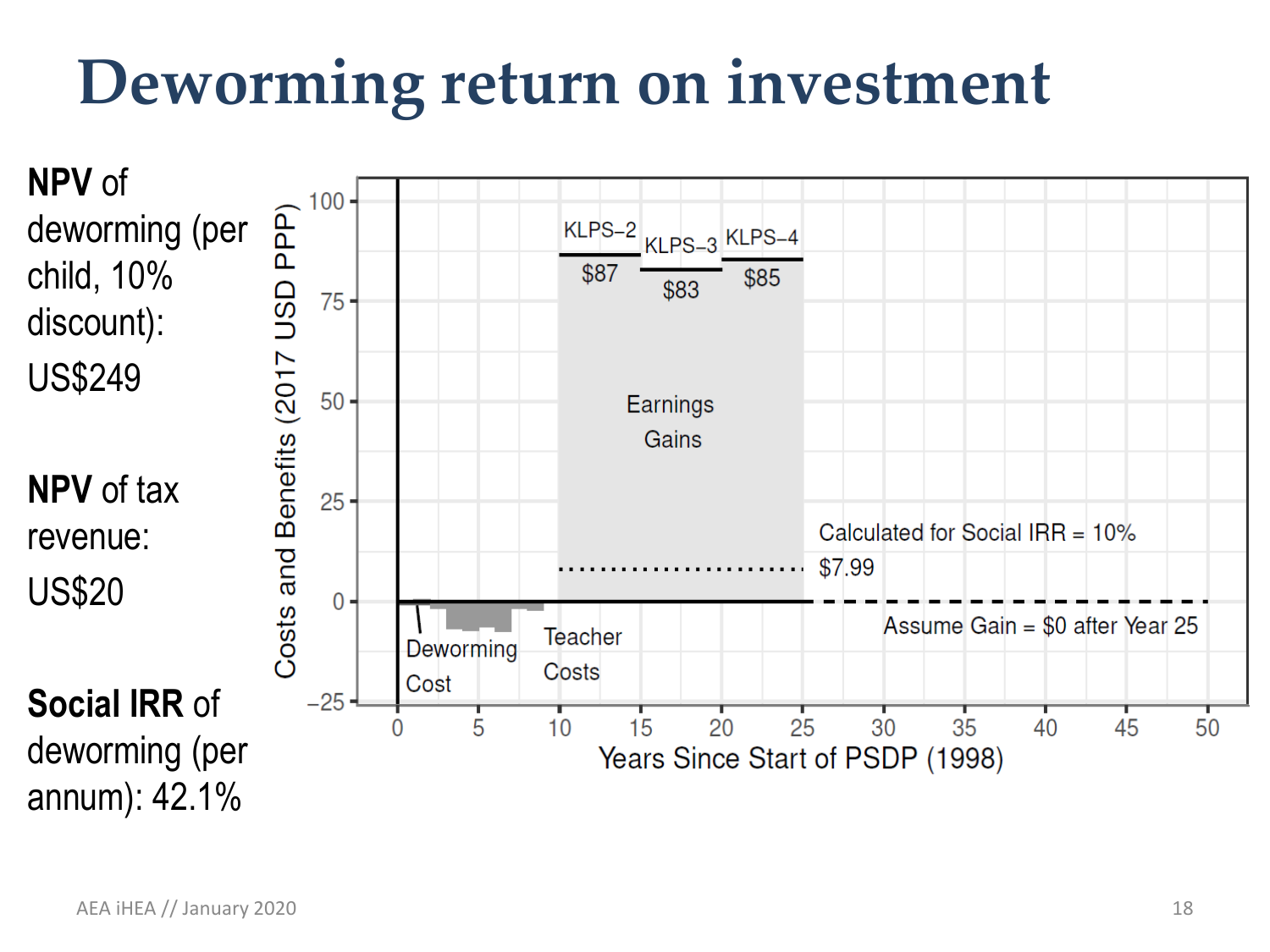